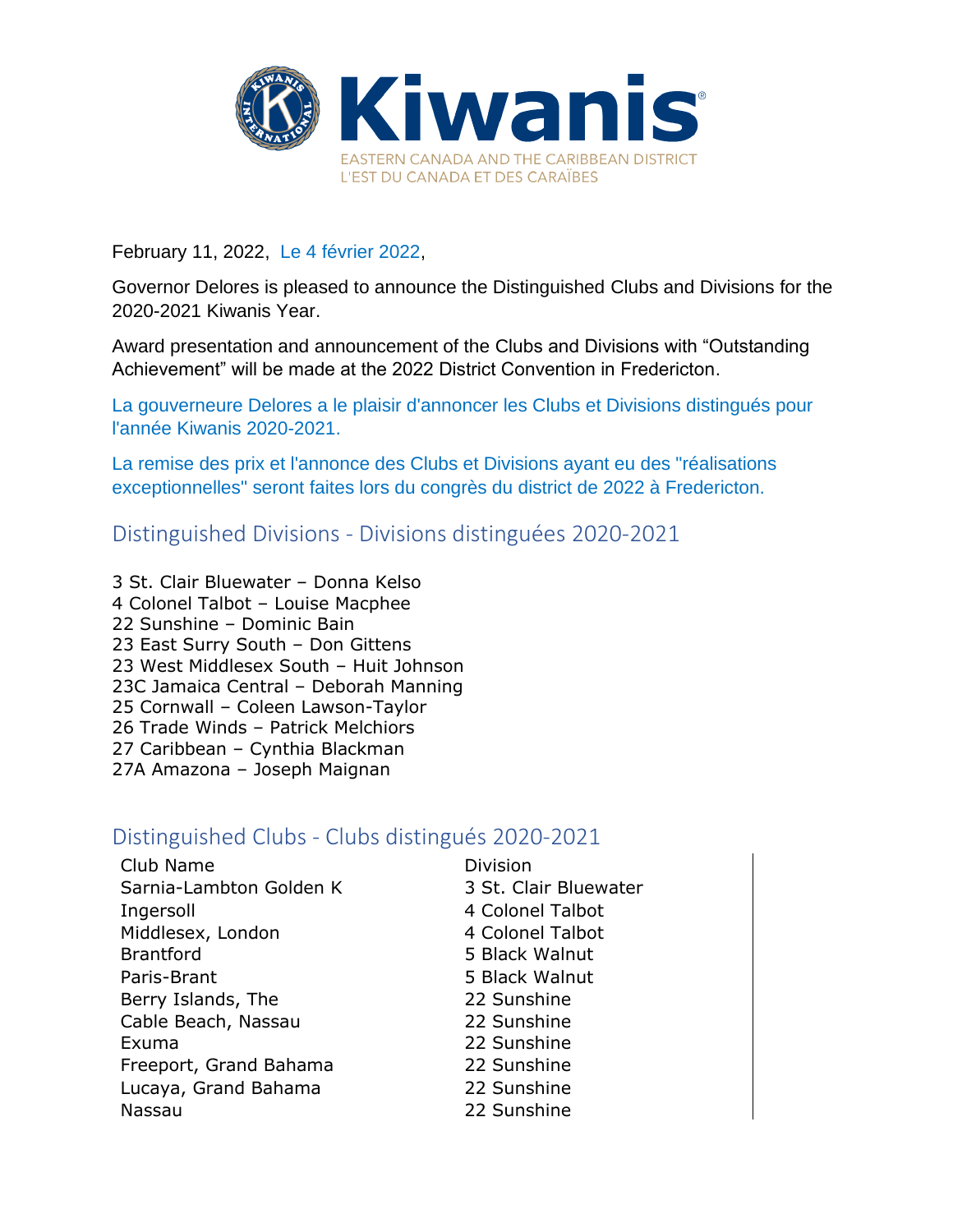Nassau A.M. 22 Sunshine New Providence, Nassau 22 Sunshine Pinewood 22 Sunshine CyberConnect Jamaica 23 East Surry South Downtown Kingston 23 East Surry South Eastern Kingston, Port Royal 23 East Surry South Eastern St. Andrew 23 East Surry South Meadowvale 23 East Surry South Mona, St. Andrew 23 East Surry South New Kingston 23 East Surry South South St. Andrew 23 East Surry South St Andrew 23 East Surry South Trafalgar 23 East Surry South Worthington, Kingston 23 East Surry South 23 West Jamaica Online 23 West Middlesex South Central Portmore 23 West Middlesex South Ewarton Premier Builders 23 West Middlesex South First City (The), St. Catherine 23 West Middlesex South Greater Portmore, St. Catherine 23 West Middlesex South Guy's Hill 23 West Middlesex South Linstead 23 West Middlesex South North Spanish Town 23 West Middlesex South Portmore, St. Catherine 23 West Middlesex South Spalding-Christiana 23 West Middlesex South Spanish Town 23 West Middlesex South Sunshine City-Portmore 23 West Middlesex South Young Professionals St Catherine 23 West Middlesex South 23 Central Surrey Online 23C Jamaica Central Barbican 23C Jamaica Central Capital City Kingston (The) 23C Jamaica Central Constant Spring, Kingston 23C Jamaica Central Friends Across Borders Jamaica 23C Jamaica Central JTS St. Andrew, Jamaica 23C Jamaica Central Kingston 23C Jamaica Central North St. Andrew 23C Jamaica Central St. Thomas 23C Jamaica Central Stony Hill 23C Jamaica Central West St. Andrew 23C Jamaica Central Young Professionals Kingston, Jamaica 23C Jamaica Central Young Professionals St. Andrew 23C Jamaica Central Brown's Town, St Ann 24 Jamaica Charlton-Alexandria 24 Jamaica Eight Rivers Ocho Rios 24 Jamaica Moneague St Ann 24 Jamaica